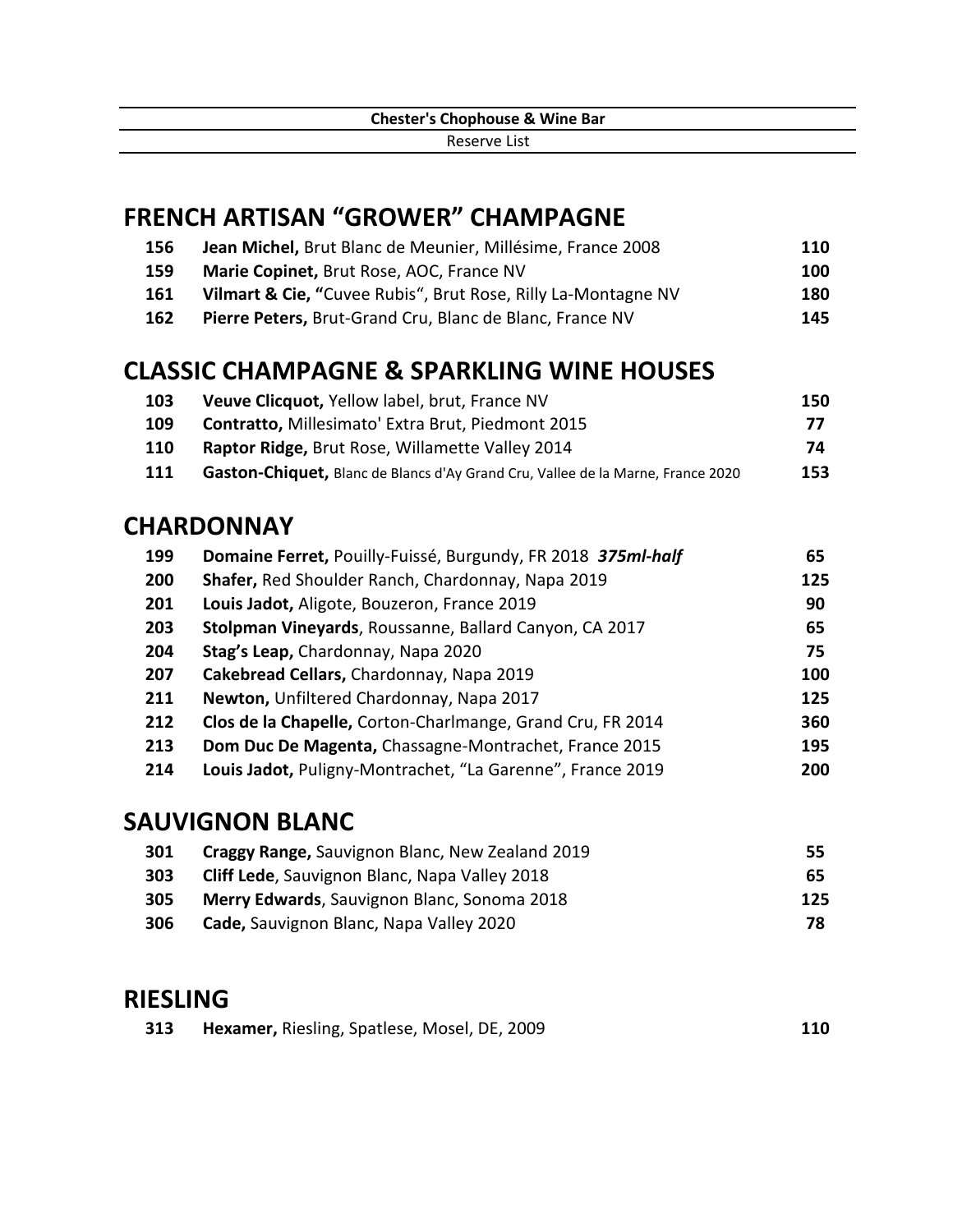# **REDS OF THE WORLD**

| 600 | Khalkhal-Pamies, Kalys, Carignon Blend, Minervois, FR 2012      | 60  |
|-----|-----------------------------------------------------------------|-----|
| 604 | Bramare, Paul Hobbs, Malbec, Argentina 2017                     | 109 |
| 605 | Colome, Malbec, Argentina, 2019                                 | 62  |
| 606 | Birichino, Old Vine Zinfandel, Central Coast 2018               | 90  |
| 607 | Mauritson, Dry Creek, Zinfandel, Sonoma 2019                    | 75  |
| 608 | Turley, Old Vine Zinfandel, California 2019                     | 74  |
| 611 | Mas Karolina, L'envere, Rhone Varietal, Roussillon, France 2008 | 90  |
| 613 | John Duval Wines, "Entity", Shiraz, Barossa, AU 2019            | 95  |
| 618 | Domaine De L'Arnesque, Chateauneuf-Du-Pape, FR 2012             | 95  |

### **RED BURGUNDY**

| 307 | Château Des Jacques, Morgon Cru, Beaujolais 2018               | 85  |
|-----|----------------------------------------------------------------|-----|
| 308 | Domaine Philippe Gavignet, Nuits-St-Georges, 2019              | 166 |
| 309 | Domaine Delarche, Pernand-Vergelesses 2018                     | 115 |
| 310 | <b>Frederic Magnien, Chambolle Musigny Vielles Vignes 2019</b> | 249 |
| 311 | Dom. Meo-Camuzet, Vosne-Romanee, Les Chaumes 1er Cru' 2018     | 488 |
| 312 | Domaine Arlaud, Roncevie Rouge 2018                            | 92  |
|     |                                                                |     |

## **PINOT NOIR**

| 403 | Morgan, "Twelve Clones", Santa Lucia Highlands, CA 2018      | 80  |
|-----|--------------------------------------------------------------|-----|
| 404 | Soter Vineyards, "North Valley", Willamette Valley, OR 2018  | 70  |
| 406 | Benovia, Russian River Valley, Sonoma 2019                   | 115 |
| 417 | Domaine Serene, Evenstad Res., Willamette Valley, OR 2017    | 165 |
| 418 | Fallia, Sonoma Coast, California 2019                        | 90  |
| 419 | Fel, Savoy Vineyards, Anderson Valley, California 2018       | 178 |
| 420 | Soter, Mineral Spring Ranch, Eola-Amity Hills, Oregon 2017   | 190 |
| 421 | Fallia Seven Springs Vineyard, Eola-Amity Hills, Oregon 2018 | 153 |

# **SPANISH REDS**

| 714            | Numanthia, Termes, Tempranillo 2017                              | 80  |
|----------------|------------------------------------------------------------------|-----|
| 715            | Faustino I, Gran Reserva, Rioja 2010                             | 90  |
| 716            | Luis Cañas, Reserva, Rioja 2012                                  | 75  |
| 717            | Bodegas Hermanos 'Pecia', Reserva, Rioja 2013                    | 100 |
| 718            | Dominio de Pingus, Flor de Pingus', Ribera del Duero, Spain 2017 | 240 |
| <b>MERLOTS</b> |                                                                  |     |
| 900            | Swanson, Merlot, Napa Valley 2018                                | 75  |
| 903            | Twomey by Silver Oak, Merlot, Napa Valley 2016                   | 140 |
| 904            | Duckhorn, Merlot, Napa Valley 2019                               | 120 |
| 905            | Keenan, Mailbox Vineyard, Spring Mountain, California 2017       | 198 |
| 906            | Trentadue La Storia, Alexander Valley, California 2018           | 67  |
|                |                                                                  |     |